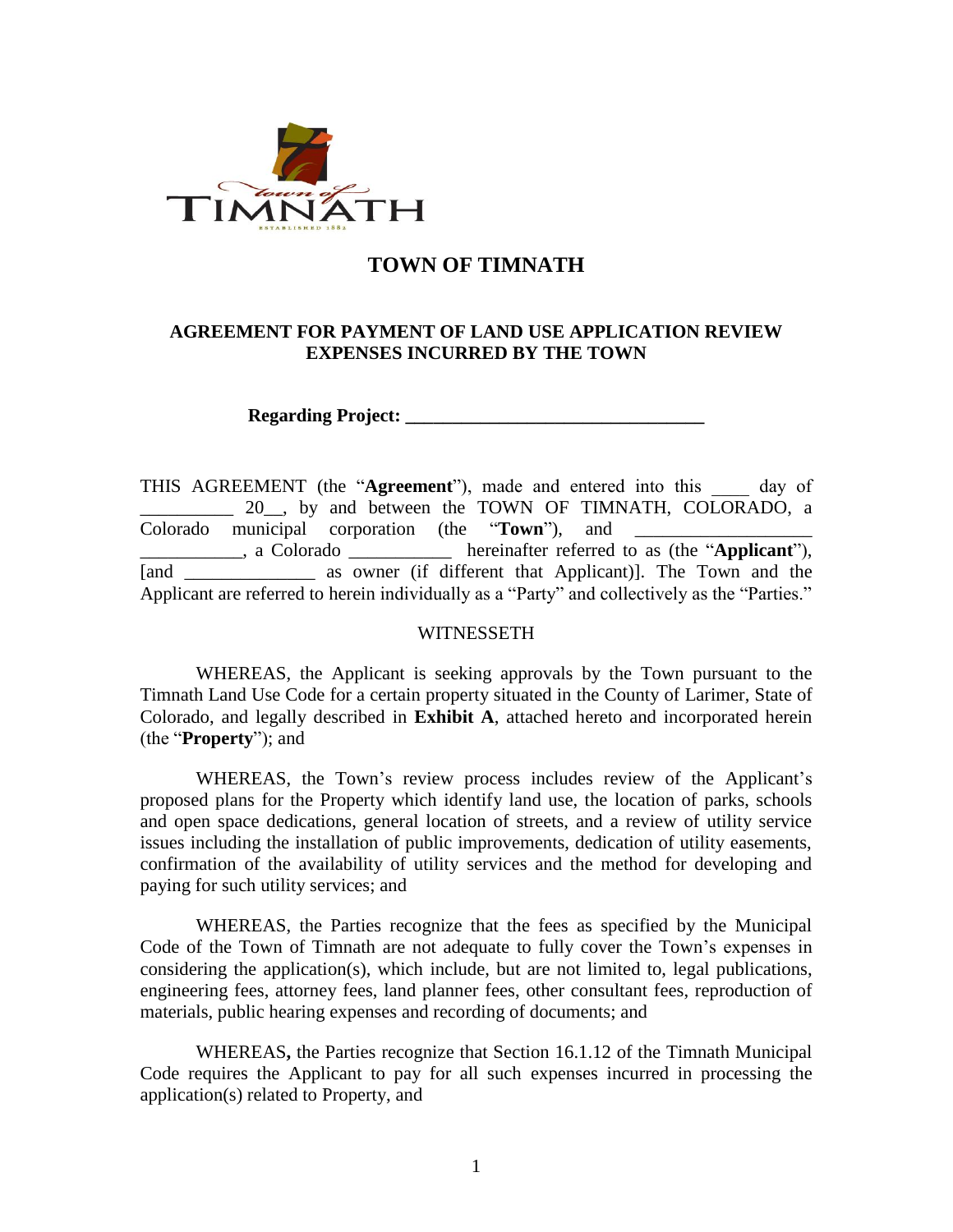WHEREAS, the Parties recognize that the Town will incur expenses prior to the Applicant's formal submittal of any Development review proposal; and

WHEREAS, the Parties hereto recognize that the Town will continue to incur expenses throughout the entire review process until either (i) abandonment of the work by either the Town or the Applicant or (ii) completion of the process through final acceptance.

NOW, THEREFORE, for and in consideration of the foregoing premises and of the mutual promises and conditions hereinafter contained, it is hereby agreed as follows:

#### AGREEMENT

1. Full and Separate Accounting of Annexation and Development Review Expenses. The Town will maintain separate accounts of all funds expended and fees and expenses incurred by the Town as a result of the development review of the above referenced Project. Expenses to be charged to the Applicant's account shall include, but shall not be limited to, those fees and expenses attributable to legal publications, referral costs, engineering services, attorney fees, planner/consultant fees, reproduction of materials, public hearing expenses, the securing of permits and easements, construction observation, close-out/initial acceptance, final acceptance and the recording of documents.

a. Applicant Payment of Expenses. The Applicant acknowledges that the Town does not employ in-house staff to review development proposals. All annexation and development proposals are reviewed by third party consultants (the "**Consultants**") engaged by the Town. The Town attempts to set the deposit amount to cover two months of the costs incurred by the Town and the fees of the Consultants to be incurred as part of the review and approval of the Applicant's project. Subsequent deposits may be required when the initial deposits are 85% depleted. Subsequent deposits may be required in excess of the fee. The amount of subsequent deposits may be in the amount that is anticipated to be sufficient to cover the review costs of the Town for the following month.

b. Initial Deposit. Upon the execution of this Agreement, the Applicant agrees to deposit with the Town the sum of **\$\_\_\_\_\_\_\_\_\_\_**, which sum shall serve as an initial deposit and partial payment of Consultant costs incurred by the Town while processing the Applicant's proposal.

c. Continuing Deposit. As the Town receives billings from its Consultants, but not more than quarterly, it will forward an invoice to the Applicant along with the amount necessary to supplement the original deposit in the form substantially similar to the form attached hereto as **Exhibit B**. In the event the Applicant fails to pay the invoice as submitted by the Town within ten (10) days of the Town's delivery of an invoice, the Town shall be entitled to take the following action: (i) suspend all further review; (ii) cancel any public hearings scheduled by the Town with respect to the review process; and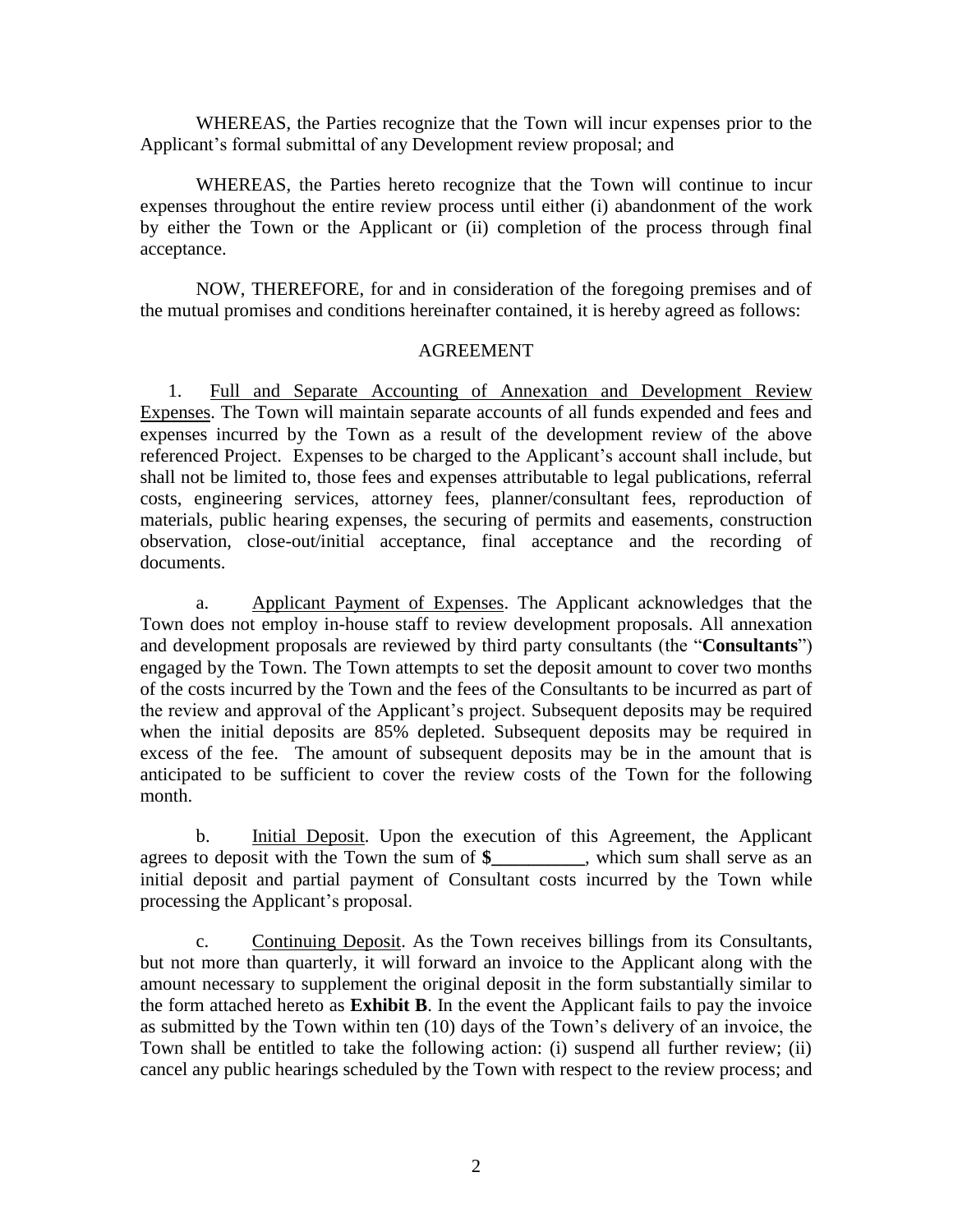(iii) apply the funds on deposit to fees or expenses incurred by the Town in reviewing the application.

d. Deposit Reduction. As the project advances, the Applicant may request a reduction in the deposit amount on file with the Town. Any reduction of the deposit amount shall be in the sole discretion of the Town Council and must be approved by a resolution of the Town Council.

e. Payment of Balance Due at Termination. In the event the Town's review expenses are greater than the funds held by the Town at the time of its suspension of review, the Applicant agrees to reimburse to the Town, upon demand, such funds as are necessary to retire the balance due to Consultants at the time of the Town's termination of the review.

f. Obligation to Pay Fees in Excess of Deposit. The Applicant understands that the initial and future deposits must be replenished to pay the Consultants and costs of the Town incurred in processing the application of the Applicant. The Town will make every effort to keep these charges at a normal, reasonable and acceptable level, but the actual amount is subject to factors outside the control of these professionals. Factors including the quality of materials submitted by the Applicant, input from review agencies, unforeseen problems or issues, and decisions by the Town of Timnath Planning Commission and/or Town Council may affect charges from Consultants**.**

g. Request for Revision of Fee Amounts. In the event that the Applicant believes any fees charged by the Town for its costs or for Consultants are not accurate or warranted, the Applicant may submit a request for review of such fees, including a specific explanation of the basis for alleging that the fees are in excess of what is appropriate. The Applicant may also request a meeting among the Applicant, the Town Manager and the Consultant charging the fees. In the event the parties are not able to resolve the dispute, the Applicant and the Town may determine whether to proceed with the application.

h. Reimbursement of Balance. In the event there are funds remaining from the Applicant's initial or subsequent deposit after approval of the project by the Town and payment of all costs and fees subject to this Agreement, or upon termination of any application pursuant to Section 3 below, the Town shall reimburse such fund balance to the Applicant.

2. Application Termination. Except where the law or an agreement with the Town provides otherwise, the Applicant may terminate its application at any time by giving written notice to the Town. The Town shall take all reasonable steps necessary to terminate the accrual of costs to the Applicant and file such notices as are required under the Town's annexation and development review regulations. The Applicant will be liable for all costs incurred and those costs reasonably incurred by the Town to terminate the application. In the event an application is terminated and the Applicant desires to resubmit the application for approval, this Agreement will be reinstated and made current prior to processing any application.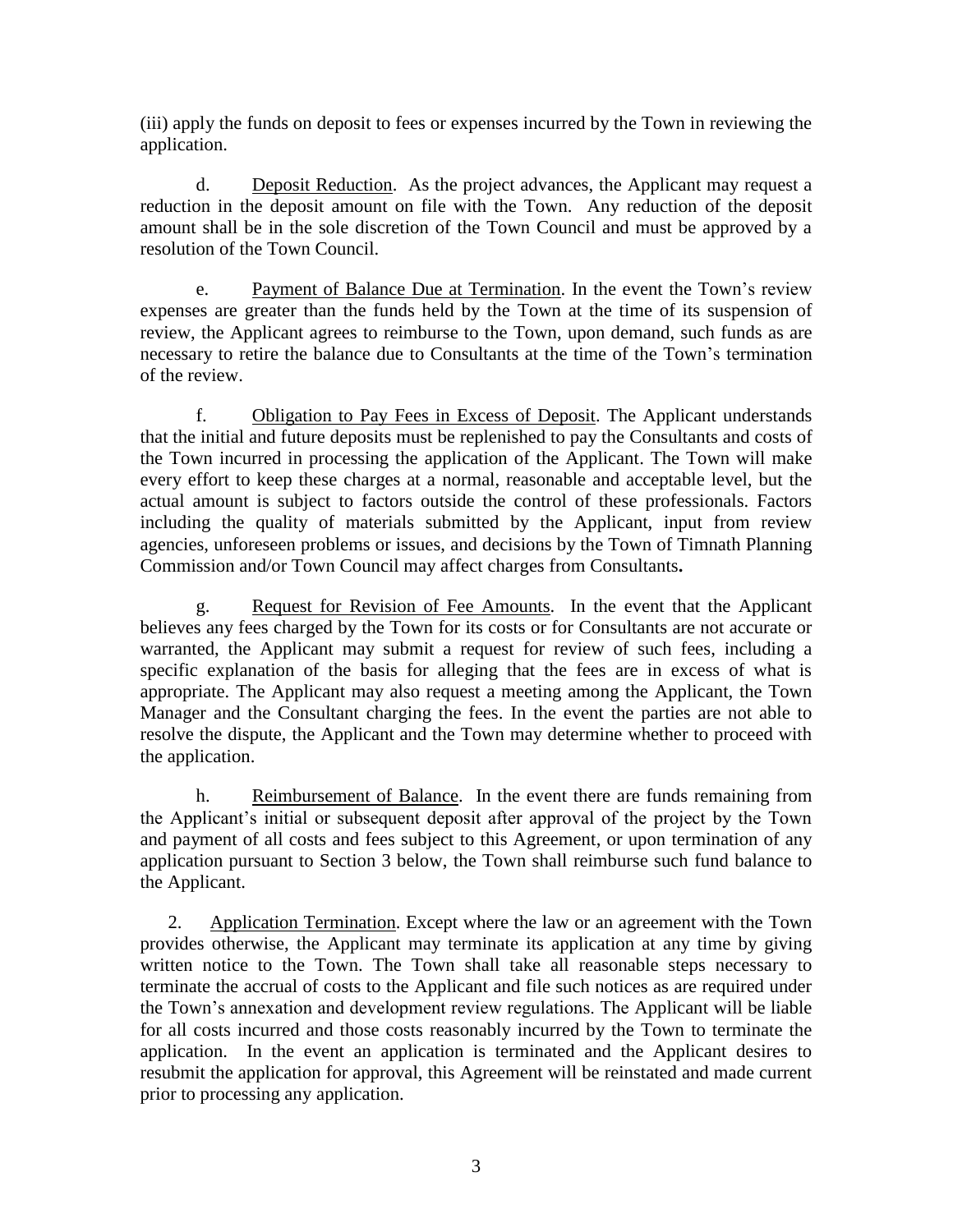3. Collection of Fees and Costs. If the Applicant fails to pay the fees required herein when due, the Town may take those steps necessary and authorized by law to collect the fees due. The Town shall also be entitled to all court costs and attorney fees incurred in collection of the balance due, including interest on the amount due from its due date at the rate of 18% per annum.

4. Assignment. If Applicant sells or conveys all or any portion of the project area, Applicant shall assign or transfer any and all of its interests, rights, or obligations under this Agreement to the purchaser.

5. Notice. All notices or billing invoices required under this Agreement shall be in writing and shall be delivered or sent by mail to the addresses of Parties herein set forth. All notices so given shall be considered effective on the date of delivery, or seventy-two (72) hours after deposit in the United States mail with the proper address as set forth below. Either party by notice so given may change the address to which further notices shall be sent.

| Notice to Town:      | Town of Timnath<br>4750 Signal Tree Drive<br>Timnath, Colorado 80547<br>Attention:<br>$(970)$ 224-3211 (phone)<br>$(970)$ 224-3217 (fax)                   |
|----------------------|------------------------------------------------------------------------------------------------------------------------------------------------------------|
| <u>With Copy to:</u> | Town of Timnath<br>4750 Signal Tree Drive<br>Timnath, Colorado 80547<br>Attention: Lori Graham, Esq.<br>$(970)$ 224-3211 (phone)<br>$(970)$ 224-3217 (fax) |
| Notice to Applicant: |                                                                                                                                                            |
|                      | Attention:<br>(phone)<br>(Fax)                                                                                                                             |

6. Negotiated Provisions. This Agreement shall not be construed more strictly against one party than against the other merely by virtue of the fact that it may have been prepared by counsel for one of the parties, it being acknowledged that each party has contributed substantially and materially to the preparation of this Agreement.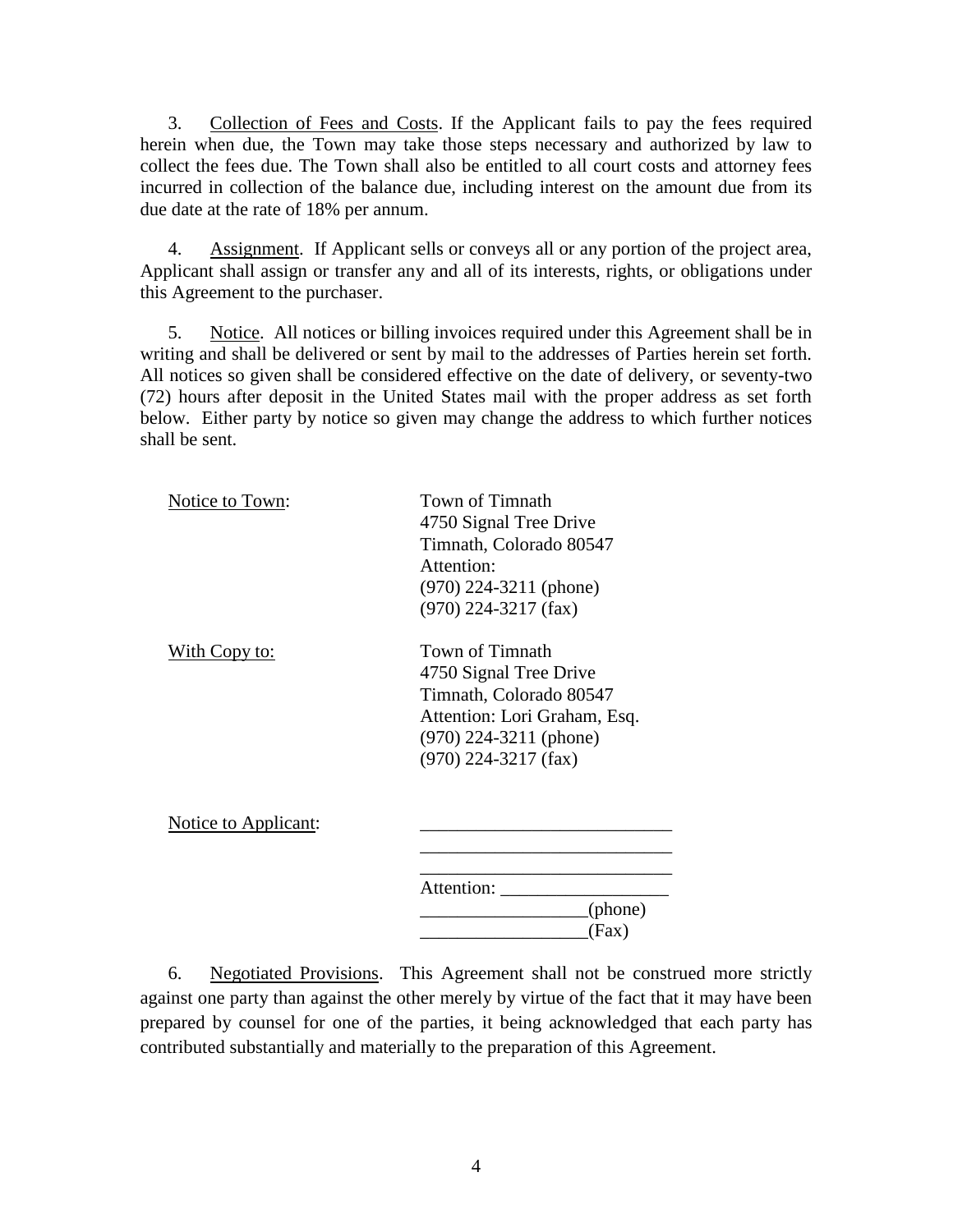7. Severability. If any part, term, or provision of this Agreement is held by the courts to be illegal or in conflict with any law of the State of Colorado, the validity of the remaining portions or provisions shall not be affected, and the rights and obligations of Parties shall be construed and enforced as if the Agreement did not contain the particular part, term, or provision held to be invalid, and Parties shall cooperate to cure any such defect.

8. Execution and Counterparts. This Agreement may be executed and filed in any number of counterparts, all of which when taken together shall constitute the entire agreement of Parties. Signature pages may be removed from any counterpart and attached to another counterpart to constitute a single document.

9. Governing Law. This Agreement shall be governed by and construed in accordance with the laws of the State of Colorado. Should any party institute legal suit or action for enforcement of any obligation contained herein, it is agreed that exclusive venue of such suit or action shall be in Larimer County, Colorado.

*(Remainder of Page Intentionally Left Blank)*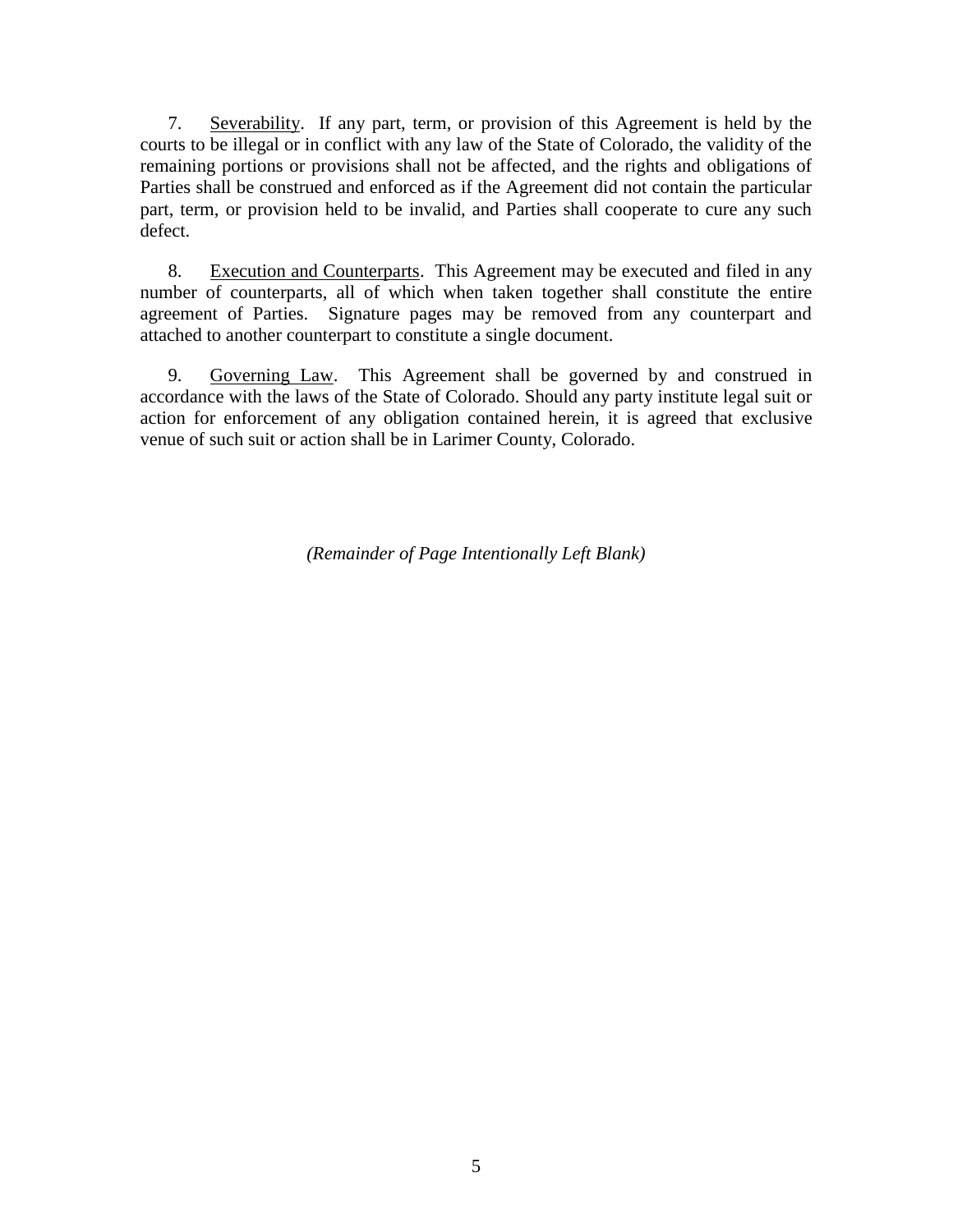**IN WITNESS WHEREOF**, the Town and the Applicant have caused this Agreement to be duly executed on the day and year first above written.

## **APPLICANT:**

a Colorado Corporation

\_\_\_\_\_\_\_\_\_\_\_\_\_\_\_\_\_\_\_\_\_\_\_\_\_\_\_\_\_

 $\mathcal{L}=\{1,2,3,4,5\}$  , we can assume that the contract of  $\mathcal{L}=\{1,2,3,4,5\}$ 

\_\_\_\_\_\_\_\_\_\_\_\_\_\_\_\_, \_\_ \_\_\_\_\_\_\_\_\_\_

By: \_\_\_\_\_\_\_\_\_\_\_\_\_\_\_\_\_\_\_\_\_\_\_\_\_\_\_\_\_\_\_\_

### **TOWN OF TIMNATH:**

Aaron Adams, Town Manager

**ATTEST:**

Milissa Peters-Garcia, Town Clerk

\_\_\_\_\_\_\_\_\_\_\_\_\_\_\_\_\_\_\_\_\_\_\_\_\_\_\_\_\_\_\_\_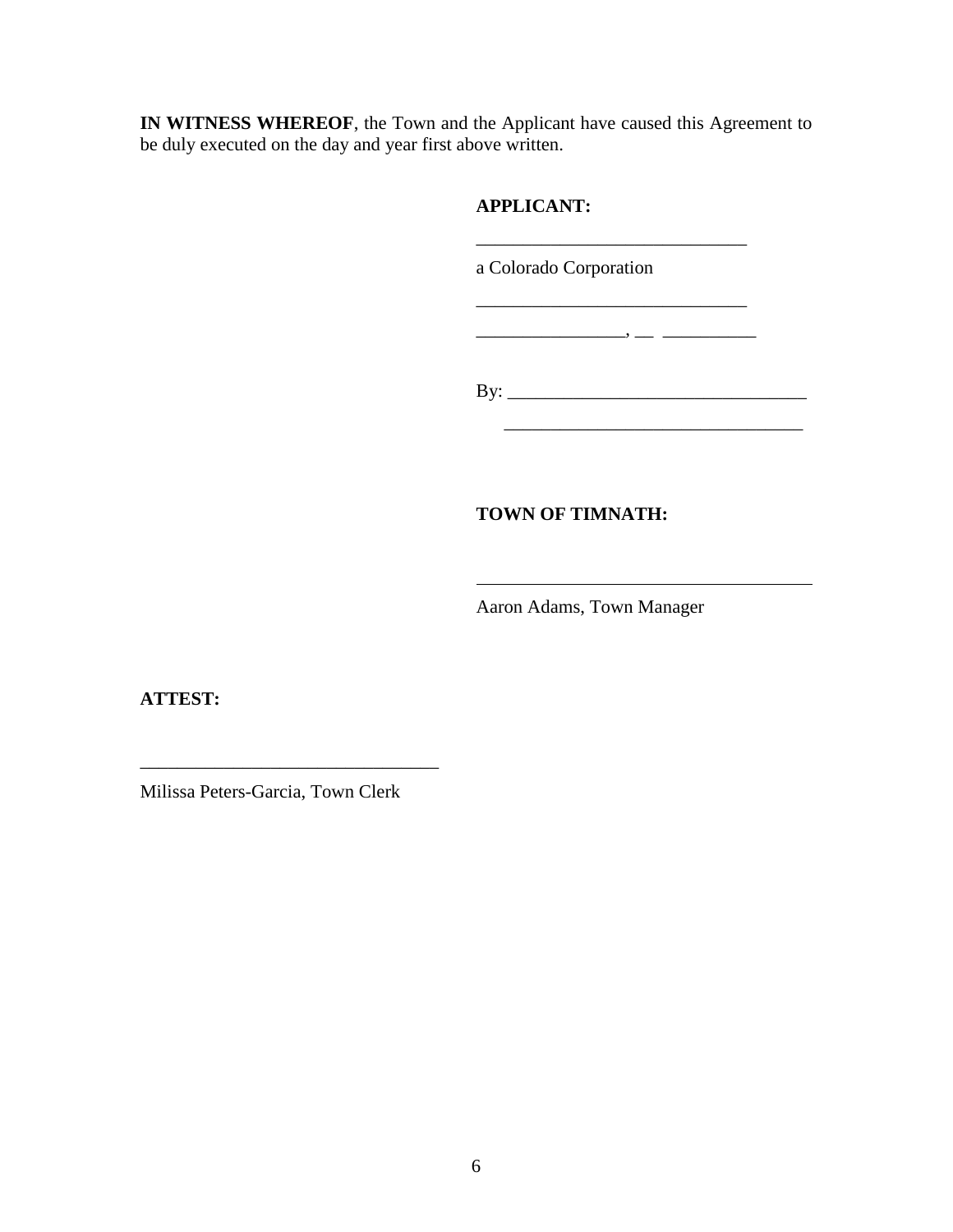## **EXHIBIT A**

LEGAL DESCRIPTION OF THE PROPERTY